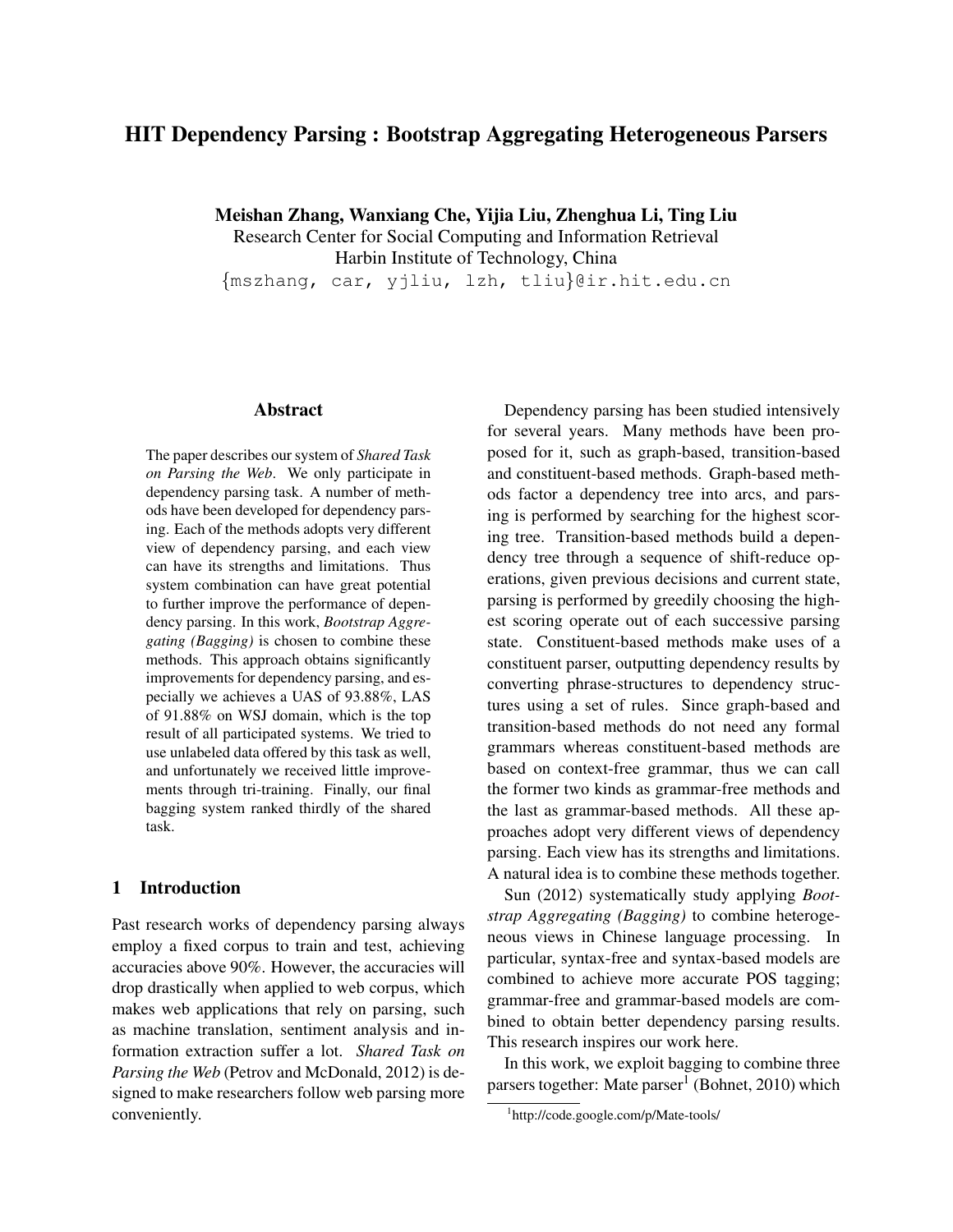is a graph-based method, Jun parser which is a transition-based parser<sup>2</sup> (Hatori et al., 2011) and Berkeley parser<sup>3</sup> (Petrov et al., 2006) which is a constituent parser.

The POS tags should not be neglected as they are always indispensable components for dependency parsing. In general, the performance of dependency parsing can be improved when the accuracy of input POS tagging increases. In our system, we employ *stacking* to combine the fine-grained POS tagging results produced by a CRF Tagger, fine-grained POS tagging results produced by constituent parser and the coarse-grained POS tagging results produced by a CRF tagger together.

We tried to utilize unlabeled corpus to further improve the performance of our bagging system as well. Tri-training (Ming and Zhou, 2005) was applied to generate automated training corpus for Mate parser. Although the performance of Mate parser has an improvement of 0.88%, the performance of our bagging system receives little improvements.

In the following of this paper, we will describe our system in detail, and report several experimental results.

## 2 System Description

#### 2.1 POS Tagging

POS tags are essential inputs for dependency parsing. The accuracy of POS tagging can influence the performance of dependency a lot. Normally, if the accuracy of POS tagging increases, the UAS and LAS of dependency will increase as well.

Figure 1 shows the flow chart of our POS tagging. Firstly, we obtain two POS tagging results for each sentence: fine-grained POS tags( $t^b$ ) produced by Berkeley parser and coarse-grained POS tags( $t^c$ ) produced by a CRF tagger ( $CRF_{coarse}$ ). Next, these two POS tagging results are used to produce guiding features in our final CRF tagger  $(CRF_{fine-guide})$  which outputs fine-grained POS tags. Table 1 lists the features employed in our CRF tagger, where  $w$  denotes a word and  $t$  denotes the

| <b>Basic Features</b>                                                                                                                                                                                                                   |
|-----------------------------------------------------------------------------------------------------------------------------------------------------------------------------------------------------------------------------------------|
| $w_i, w_i w_{i+1}, w_i w_{i-1}, w_i w_{i+2}, w_i w_{i-2}, w_{i-1} w_i w_{i+1}$                                                                                                                                                          |
| Prefix of $w_i = P$ , Suffix of $w_i = S$ , where $   P, S    < 5$                                                                                                                                                                      |
| whether $w_i$ contains a digit, capitalized                                                                                                                                                                                             |
| Inlexicon( $w_0, t$ ), for any possible POS tag t                                                                                                                                                                                       |
| <b>Guide Features</b>                                                                                                                                                                                                                   |
| $\{\overline{t_i^b}, \overline{t_i^b} \overline{t_{i+1}^b}, \overline{t_i^b} \overline{t_{i-1}^b}, \overline{t_i^c}, \overline{t_i^c} \overline{t_{i+1}^c}, \overline{t_i^c} \overline{t_{i-1}^c}, \overline{t_i^b} \overline{t_i^c}\}$ |

Table 1: Feature templates of our CRF tagger.

output POS tag.  $CRF_{coarse}$  only uses basic features and  $CRF_{fine-guide}$  uses both features. The lexicon is extracted from the training corpus when the frequency of pair  $(w, t)$  is higher than 5.



Figure 1: Flow chart of POS tagging.

During training phase, we use the tool of CRF-Suite<sup>4</sup> to learn parameters of CRF Tagger, and the tool of Berkeley parser to train constituent model. To generate the training corpus for  $CRF_{fine-guide}$ ,  $t^b$  and  $t^c$  are produced via five-fold cross-validation.

#### 2.2 Dependency Parsing

Figure 2 shows the overall framework of our dependency parsing. The box with red dashed line demonstrates that all the elements inside the box compose an ensemble system, the fine arrow means that a single result is produced by the source, and the thick arrow means that multiple results are produced by the source.

The training set of Mate parser and Jun parser is WSJ training corpus of dependency structure with auto POS tags which are generated through fivefold cross-validation by  $CRF_{fine-guide}$ , and Berkeley parser uses WSJ training corpus of constituent

<sup>&</sup>lt;sup>2</sup>We thank Jun Hatori very much for the code of transition parser shared for us. The pipeline method is exploited in our system, and we can refer to Zhang and Nivre (2011) for details of the parser.

<sup>3</sup> http://code.google.com/p/berkeleyparser/

<sup>4</sup> http://www.chokkan.org/software/crfsuite/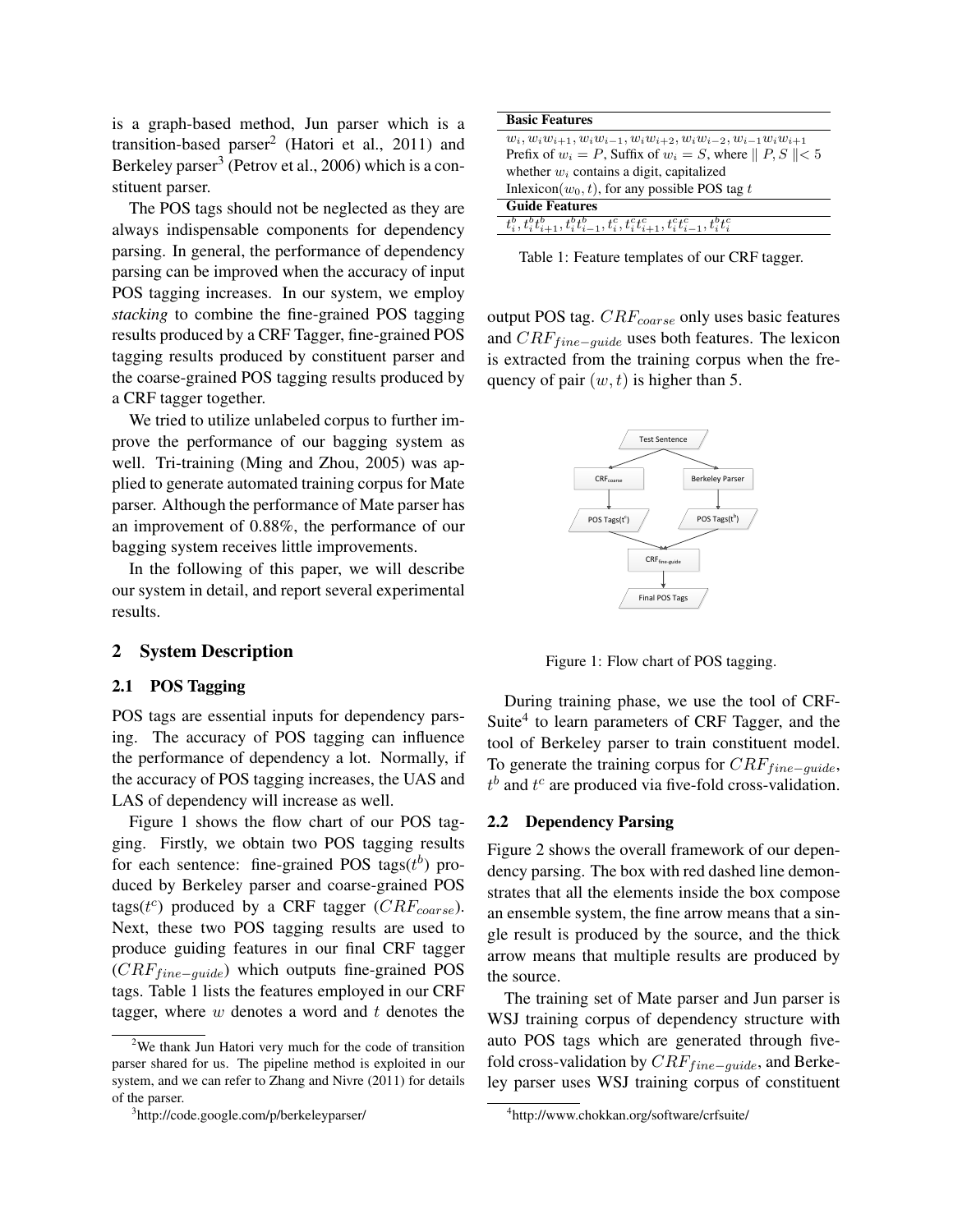

Figure 2: Workflow of our system.

structure to train models. In the training phase, assuming the training set  $D$  of size  $n$  for Mate parser, m new training sets  $D_i$  of size 61.8%  $\times$  n are generated by sampling without replacement. Each  $D_i$  is separately used to train a Mate model. Thus we can get m models for Mate parser. Similarly we can get  $m$  models for Berkeley parser and  $m$  models for Jun parser. When decoding, first we can get  $m$  results by Berkeley parser,  $m$  results by Mate parser and  $m$ results by Jun parser, and then combine these results via word-by-word voting.

### 3 Experiments

## 3.1 POS Tagging

Table 2 shows how the accuracy of POS tagging influences the result of dependency parsing on weblogs developing set. The dependency parsing model was kept unchanged, and it was trained by Mate with automated POS tags. We compare following POS taggers: MXPOST (Ratnaparkhi, 1996), Stanford POS Tagger (Toutanova et al., 2003), Berkeley parser, CRF POS tagger(only basic features are used), CRFfine-guide and GOLD. As is shown in Table 2, the performance of dependency parsing improves as the accuracy of POS tagging increases except one case.

| POS tagger                 | Pos   | UAS   | LAS   |
|----------------------------|-------|-------|-------|
| <b>MXPOST</b>              | 93.52 | 88.04 | 84.67 |
| <b>Stanford POS tagger</b> | 94.14 | 88.43 | 85.27 |
| <b>Berkeley parser</b>     | 94.24 | 89.24 | 86.08 |
| <b>CRF POS tagger</b>      | 94.61 | 88.92 | 85.86 |
| $CRF$ fine-guide           | 95.04 | 89.42 | 86.42 |
| Gold                       | 100   | 90.95 | 88.96 |

Table 2: Relation between POS tag and dependency parsing.

Table 7 displays the final POS tagging accuracies on the six domains' testing section.

### 3.2 Dependency Parsing

Firstly, we show the performance of the bagging on WSJ developing set in Table 3. The bagging times m is set to nine here. *baseline* denotes the model trained on the whole WSJ training corpus. We can see that bagging is very effective to improve the performance of dependency parsing. Secondly,

|                 | method               | <b>UAS</b> | LAS   |
|-----------------|----------------------|------------|-------|
| <b>Berkeley</b> | baseline             | 92.33      | 89.90 |
|                 | $baggin\overline{g}$ | 93.44      | 91.17 |
| <b>Mate</b>     | baseline             | 92.59      | 90.27 |
|                 | bagging              | 92.90      | 90.62 |
| Jun.            | baseline             | 91.53      |       |
|                 | bagging              | 91.88      |       |

Table 3: Performance of bagging models on WSJ developing set.

we show the performance of the multi-view bagging model on WSJ developing set in Table 4. Multi-view bagging means that we employ one more parsers during the bagging, similarly the concept can be extended to one-view bagging, two-view bagging and three-view bagging.

|                    | weighting      | UAS   | LAS   |
|--------------------|----------------|-------|-------|
| one-view bagging   | в              | 93.44 | 91.17 |
| two-view bagging   | B: M(5:4)      | 94.16 | 92.09 |
| three-view bagging | B: M: J(5:3:1) | 94.21 | 91.99 |

Table 4: Performance of multi-view bagging model on WSJ developing set. B denotes Berkeley parser, M denotes Mate parser and J denotes Jun parser. 5:4 and 5:3:1 denotes the best weight during voting respectively.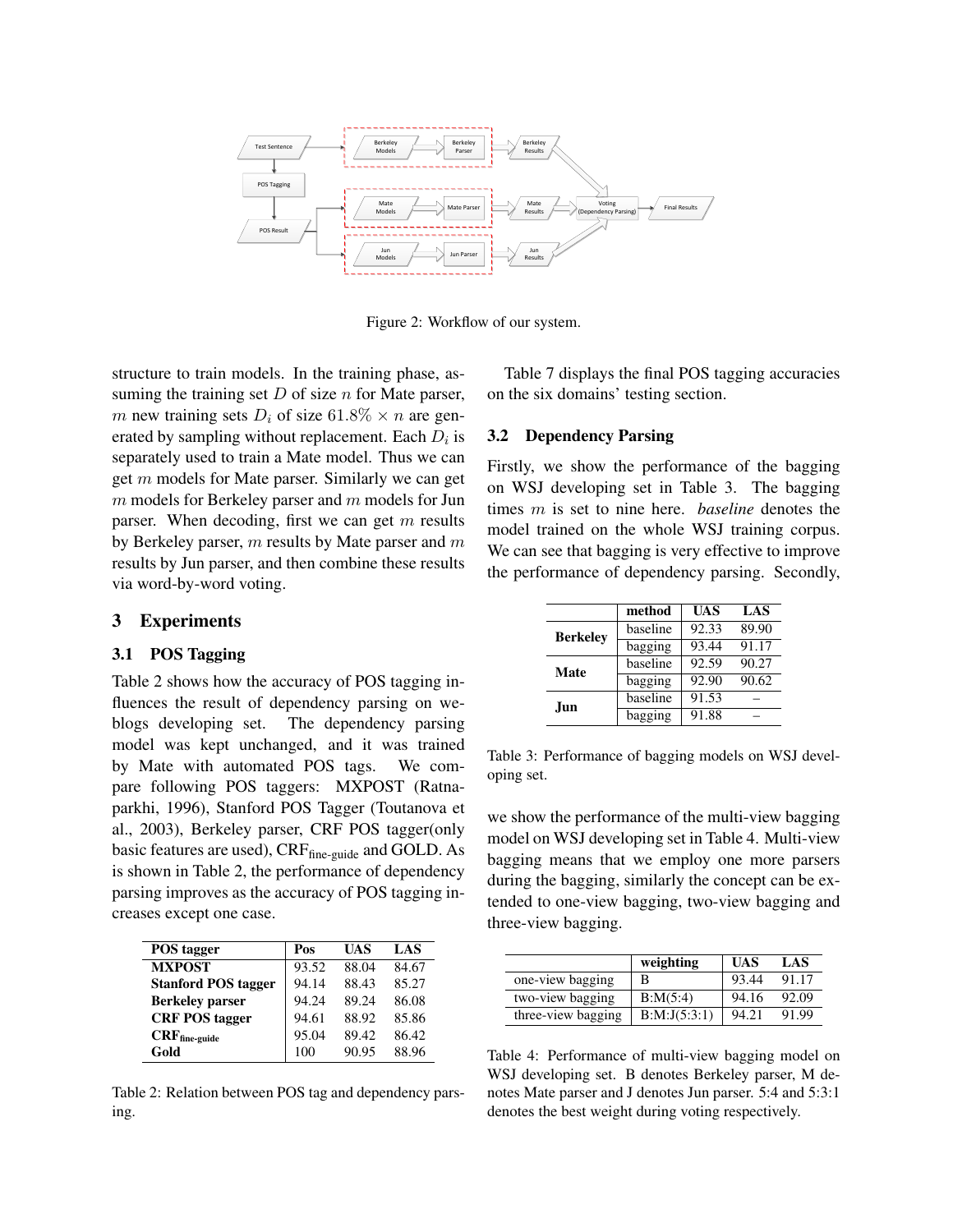In the end, The three-view bagging is chosen as our final system which we use *HITbaseline* to denote. We give the results of the system on the six domains' testing section in Table 7.

#### 3.3 Utilization of Unlabeled Corpus

We also tried to utilize the unlabeled data to improve the final performance of our system via tri-training. Let  $L$  denote the labeled data set and  $U$  denote the unlabeled data set. Assume that three parsers  $P_1$ ,  $P_2$  and  $P_3$  have been trained on L. Each iteration if the output results of  $P_2$  agree on that of  $P_3$  for one sentence, then the sentence with the output results is added to training data set of  $P_1$ . It is similar to obtain the automate training data of  $P_2$  and  $P_3$ .

As Berkeley parser needs corpus of constituent structures to train and it is hard to transform dependency structures to constituent structures, we can't generate training corpus for it. We only did a try to generate auto-labeled training corpus for Mate parser since the performance of transition parser was not good. If the dependency structures without labels of transition parser are consistent with that of Berkeley parser, the auto-parsed result of Berkeley parser was added to training set of Mate parser. Table 5 shows the performance of one-view bagging model for Mate parser on weblogs and emails developing set. Mate Bagging $_{\text{baseline}}$  denotes the singleview bagging model of Mate parser with only gold training corpus, and Mate Bagging<sub>domain</sub> denotes the model with additional auto labeled corpus.

| corpus  | method                           | <b>UAS</b> | LAS   |
|---------|----------------------------------|------------|-------|
| emails  | Mate Bagging <sub>baseline</sub> | 82.00      | 77.75 |
|         | Mate Bagging $_{\text{domain}}$  | 82.43      | 78.42 |
| weblogs | Mate Bagging <sub>baseline</sub> | 89.55      | 86.51 |
|         | Mate Bagging $_{\text{domain}}$  | 90.42      | 87.59 |

Table 5: Tri-training Result on emails developing set.

As is shown in Table 5, the values of LAS obtains an average improvement of 0.88%. However, the performance doesn't always achieve such a gain on the three-view bagging model which is shown in Table 6. *HITdomain* denotes our final three-view bagging system with additional auto labeled corpus.

Finally, we give the results of our system on the six domains' testing section in Table 7. We can see that the improvements after applying tri-training are

| corpus  | method                         | UAS   | LAS   |
|---------|--------------------------------|-------|-------|
| emails  | $\text{HIT}_{\text{baseline}}$ | 83.94 | 79.71 |
|         | $\overline{HIT}_{domain}$      | 83.63 | 79.48 |
| weblogs | $\text{HIT}_{\text{baseline}}$ | 91.35 | 88.52 |
|         | $\text{HIT}_{\text{domain}}$   | 91.51 | 88.65 |

Table 6: Tri-training Result on emails and weblogs developing set.

non-significant.

| Corpus     | <b>Method</b>              | LAS   | UAS   | <b>POS</b> |
|------------|----------------------------|-------|-------|------------|
| answers    | $HIT_{baseline}$           | 80.75 | 85.84 | 90.99      |
|            | $\overline{HIT}_{domain}$  | 80.79 | 85.86 | 90.99      |
| emails     | HIT <sub>baseline</sub>    | 78.94 | 83.21 | 88.79      |
|            | $\overline{HIT}_{domain}$  | 78.58 | 82.79 | 88.79      |
| newsgroups | $\rm{HIT}_{\rm{baseline}}$ | 85.26 | 88.90 | 92.32      |
|            | $\overline{HIT}_{domain}$  | 85.18 | 88.81 | 92.32      |
| reviews    | $HIT_{baseline}$           | 81.60 | 86.60 | 90.65      |
|            | $\overline{HIT}_{domain}$  | 81.92 | 86.80 | 90.65      |
| weblogs    | $HIT_{baseline}$           | 85.91 | 90.27 | 93.32      |
|            | $\overline{H}IT_{domain}$  | 85.89 | 89.43 | 93.32      |
| WS.I       | $HIT_{baseline}$           | 91.88 | 93.88 | 97.76      |
|            | $\overline{HIT}_{domain}$  | 91.82 | 93.83 | 97.76      |

Table 7: Final results of our system.

#### 4 Conclusion

We described our system of *Shared Task on Parsing the Web*. We exploited a multi-view bagging method, and obtain the best accuracy on WSJ testing corpus. Tri-training is used to generate automated training set from unlabeled corpus to improve performance of our system on other domains, and unfortunately we failed to obtain some gains.

In the future, we will analyze the reason for our failure to apply tri-training method and try better approaches for this task.

#### Acknowledgments

We especially thank Weiwei Sun for her suggestion of bagging for system-combination in this work. This work was supported by National Natural Science Foundation of China (NSFC) via grant 61133012, the National "863" Major Projects via grant 2011AA01A207, and the National "863" Leading Technology Research Project via grant 2012AA011102.